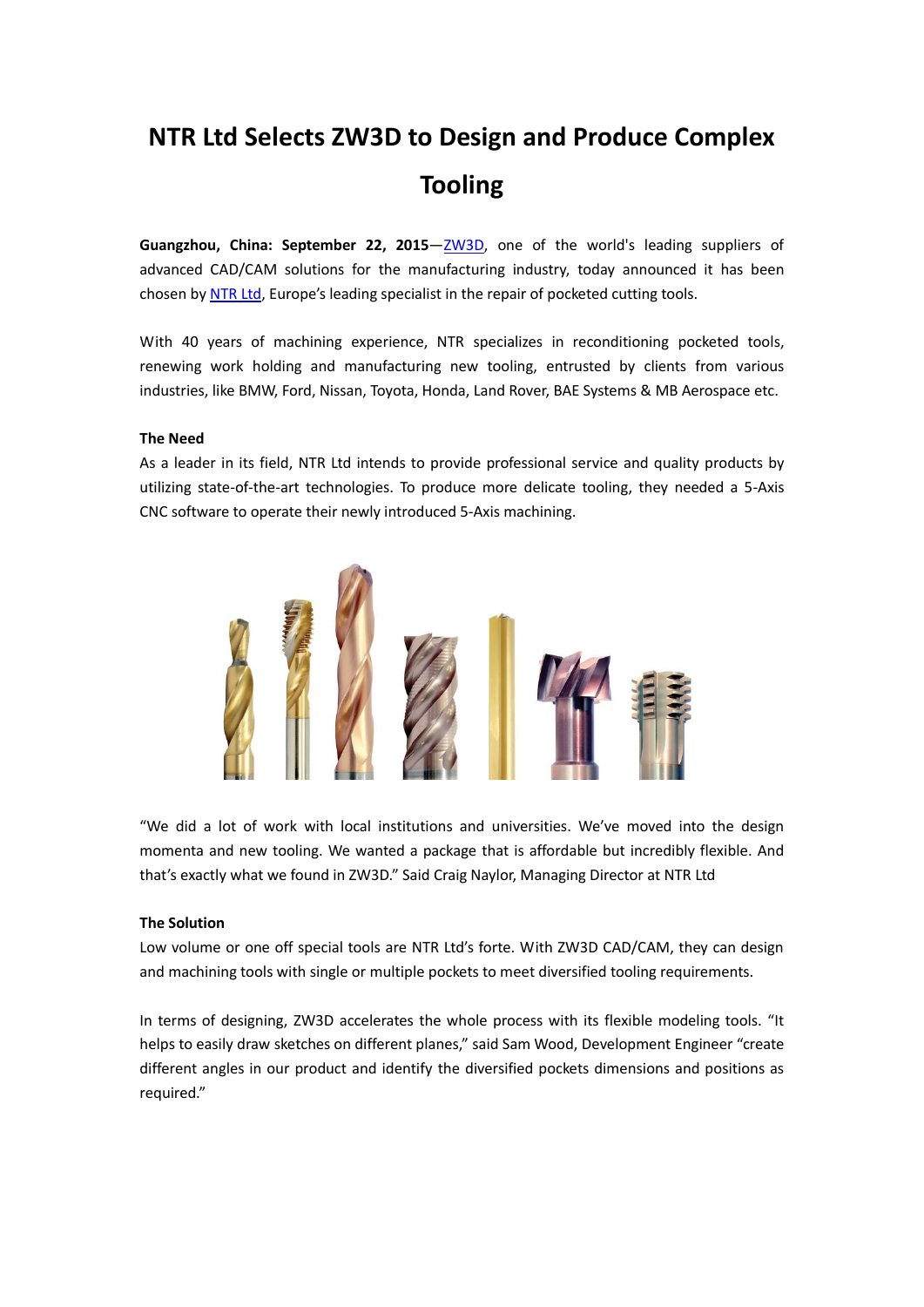

As for machining, ZW3D's CAM module offers numerous features to empower smart CNC with drive curve to generate 5X tool path. "ZW3D makes it possible for us to move on to more complex manufacturing components." Added Sam Wood, Development Engineer.



Plus, the embedded file translator in ZW3D ensure NTR Ltd to handle various file formats from clients, saving reprogramming time and reducing communicating costs.

To learn more about ZW3D CAD/CAM, please follow ZWSOFT on [Facebook](http://9nl.it/FB1507) to stay in tune with the latest information of ZW3D.

#### **About NTR Limited**

Established in 1976, NTR Limited leads the field in the repair and reconditioning of pocketed cutting tools for turning, boring, milling and drilling across all manufacturing sectors. Whether these be standard catalogue tools or special one off designs, the Company guarantees all repairs to perform as new, saving customers up to 75% on the cost of new replacement tooling.

## **About ZW3D CAD/CAM**

ZW3D is cost-effective CAD/CAM software for 3D modeling, mold design, and machining, which takes engineers from concept to finished product in one easy-to-use, single collaborative environment.<http://www.zwsoft.com/ZW3D/>

**Contacts** ZWSOFT Michelle Wong,